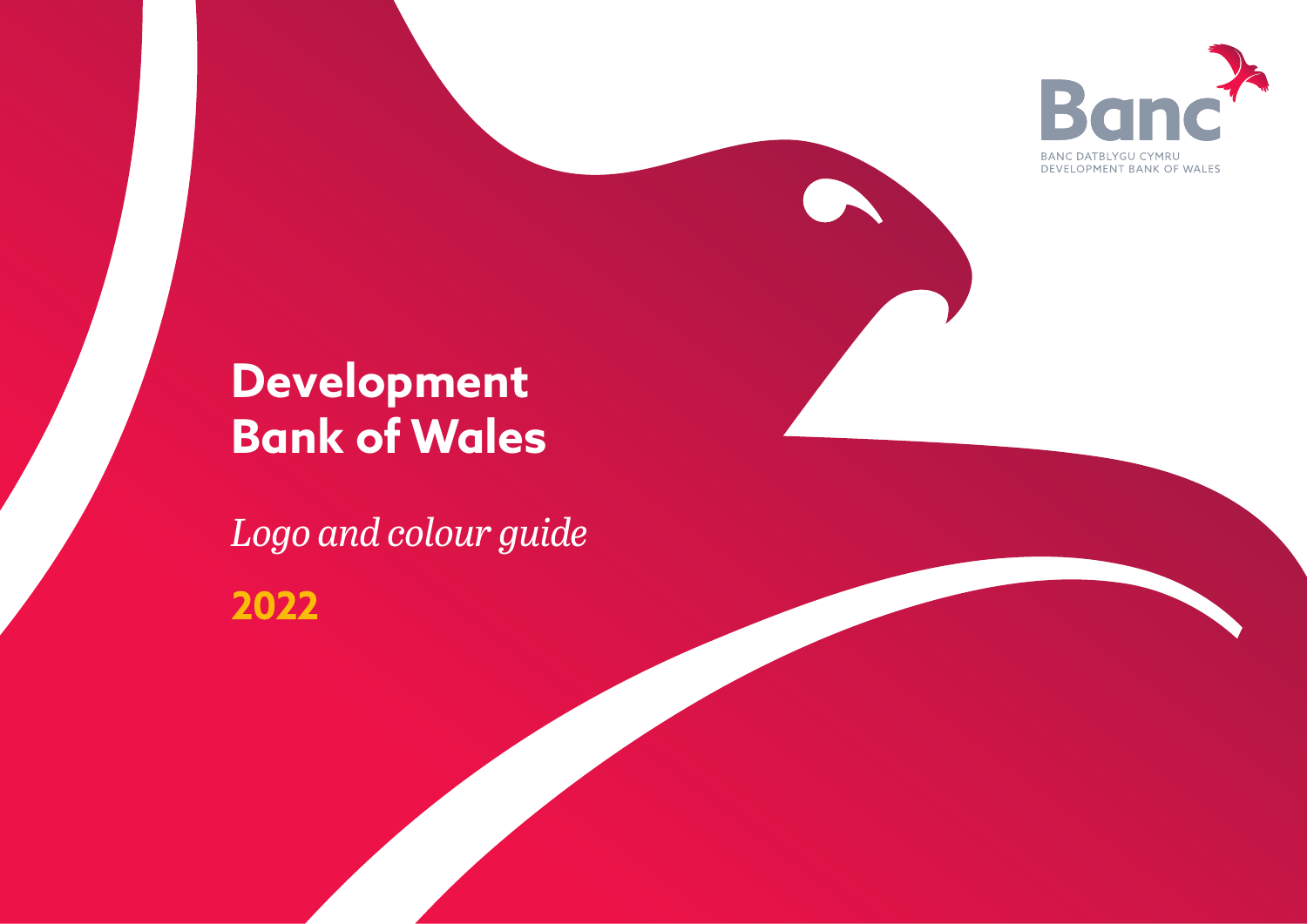# **Primary logo**

This is the primary logo for the Development Bank of Wales.

## Only supplied logo should be used.

The primary logo should be used by all 3rd party partners.

### Minimum size

The primary logo should be used for all instances down to 25mm in width.



### Logo variations

The primary logo is also available in other colourways, for use with other backgrounds.



**BANC DATBLYGU CYMRU** DEVELOPMENT BANK OF WALES



Negative White Black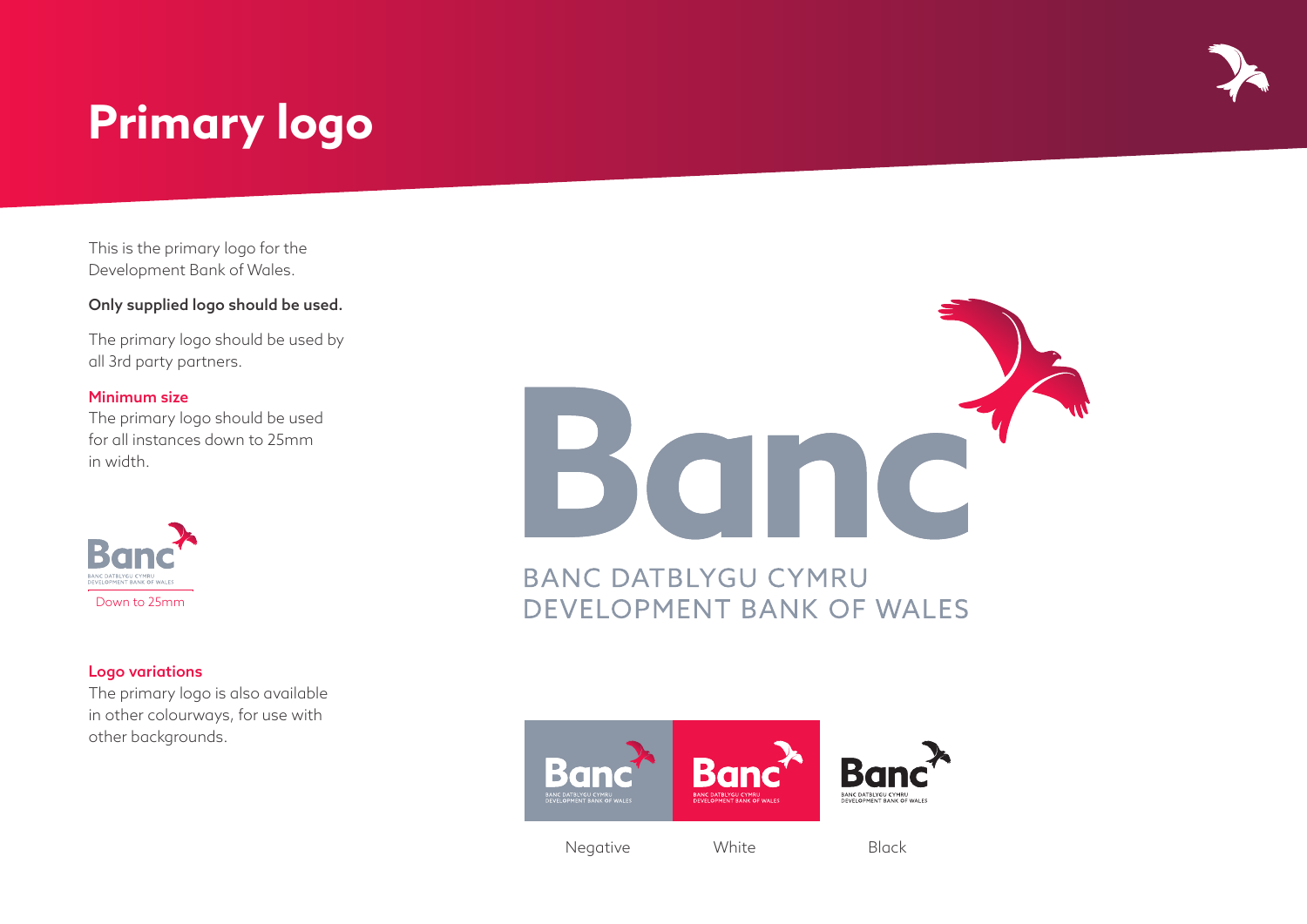# **Primary logo clearspace**

Clearspace for the primary logo is taken from the red-kite and should act as a minimum amount.

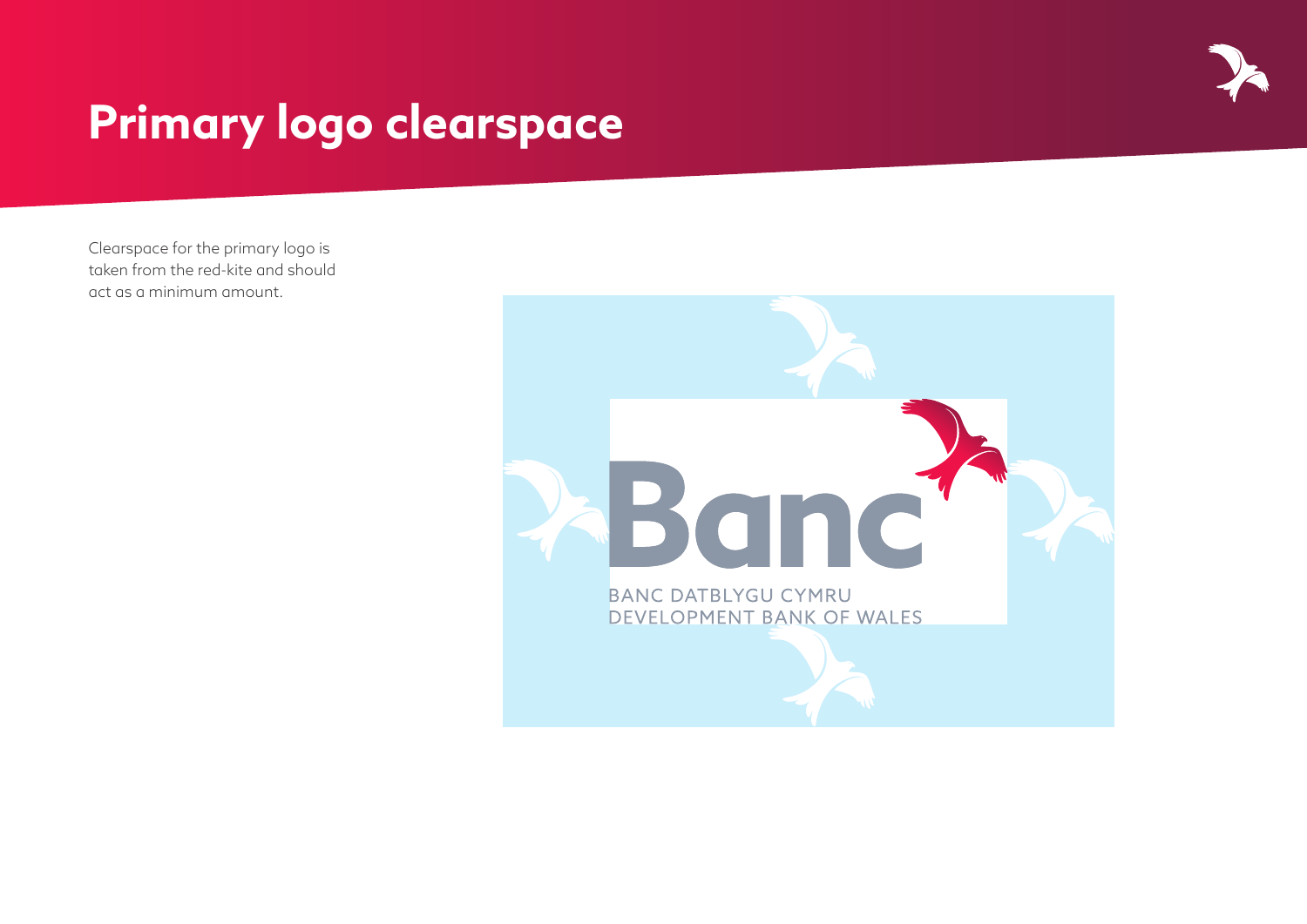# **Colour palette**

| <b>DBW Gradient</b><br>Wales Red to Deep Red | <b>Wales Red</b><br>Pantone 185<br>C:0 M:100 Y:65 K:0<br>R:220 G:0 B:62<br>HEX: #dc003e | <b>Deep Red</b><br>Pantone 208<br>C:45 M:100 Y:65 K:20<br>R:135 G:30 B:60<br>HEX: #871e3c | <b>Steel Grey</b><br>Pantone 7543<br>C:47 M:34 Y:27 K:0<br>R:152 G:159 B:172<br><b>HEX: #989fac</b> |  |
|----------------------------------------------|-----------------------------------------------------------------------------------------|-------------------------------------------------------------------------------------------|-----------------------------------------------------------------------------------------------------|--|
| <b>Sunrise Yellow</b>                        | <b>Sea Blue</b>                                                                         | <b>Sky Blue</b>                                                                           | <b>Coal Black</b>                                                                                   |  |
| Pantone 7548                                 | Pantone 631                                                                             | Pantone 545                                                                               | Pantone Black 7c                                                                                    |  |
| C:0 M:25 Y:100 K:0                           | C:70 M:0 Y:20 K:0                                                                       | C:20 M:0 Y:0 K:0                                                                          | C:0 M:0 Y:0 K:90                                                                                    |  |
| R:253 G:195 B:0                              | R:40 G:184 B:206                                                                        | R:212 G:237 B:252                                                                         | R:60 G:60 B:60                                                                                      |  |
| Hex: #fdc300                                 | <b>HEX: #28b8ce</b>                                                                     | Hex: #d4edfc                                                                              | HEX: #3c3c3c                                                                                        |  |

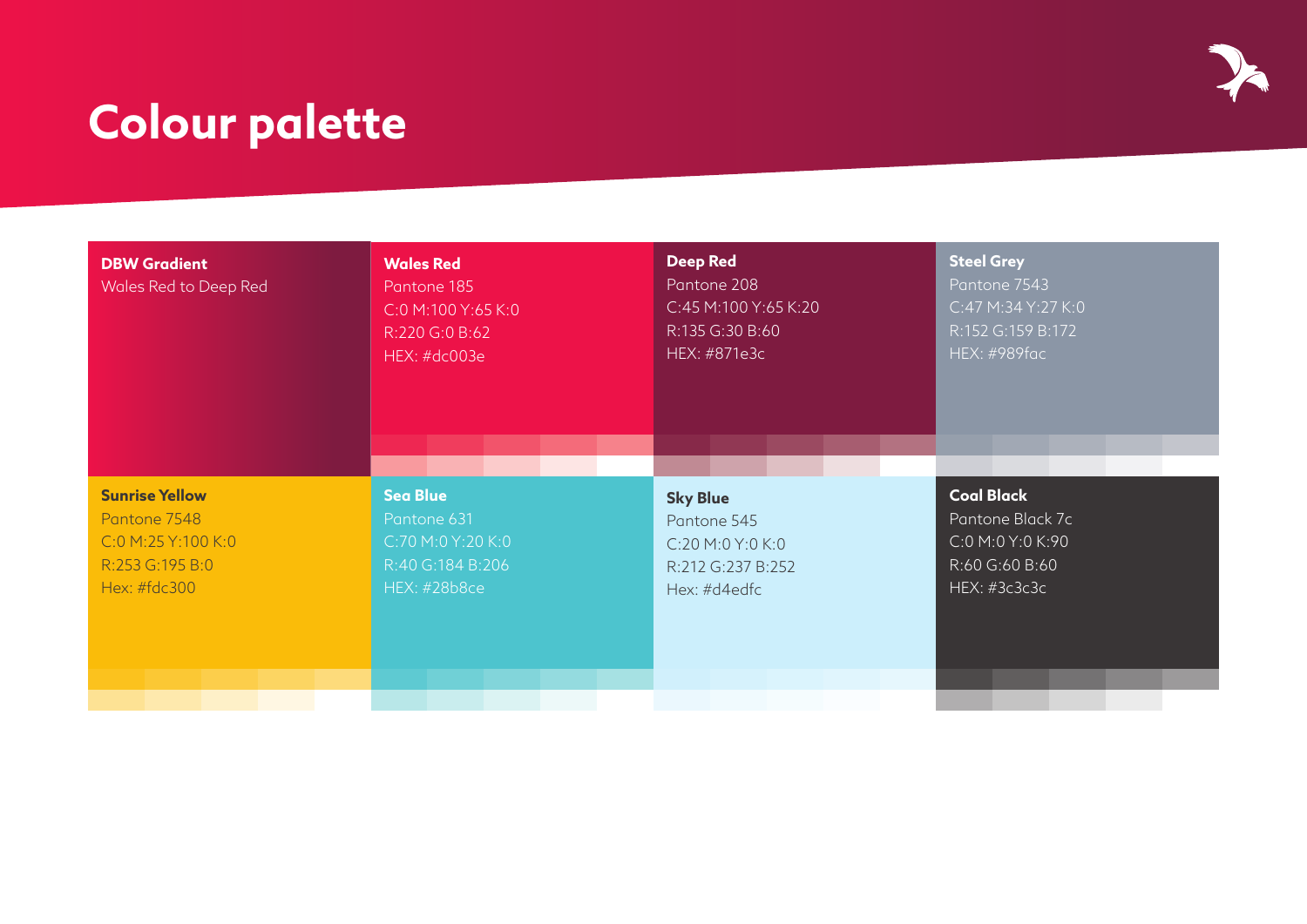# **Typography**

# Azo Sans<sup>\*</sup> is our primary typeface. Azo Sans Light should

Azo Sans\* is our primary typeface.

Azo Sans is modern, geometric typeface full of nuances which soften the strictness of pure geometry, making the typeface more human and pleasant to read in longer body text, while maintaining a sober and rational appearance.

Azo Sans comes in six weights from Thin to Black, with a matching cursive italic for every weight.

When using Azo Sans you should always use 'Stylistic Set 1' in the opentype menu.

**u** not  $\overline{a}$  not  $\overline{a}$  Azo Sans Light should be used for body copy.

# Azo Sans Medium should be used for sub-headers.

## **Azo Sans Bold should be used for all headers.**

\*Both the Primary and Secondary typefaces are available on Adobe Creative Cloud through Typekit.

#### \*In Indesign, highlight the relevant text, open the 'Character' window. Go to 'OpenType' from the dropdown menu. Follow to 'Stylistic Sets' and choose 'Style 1'

Primary Secondary Secondary Secondary Secondary Secondary Secondary Secondary Secondary

Abril Titling\* is our secondary typeface.

Abril Titling is a low contrast typeface for editorial head-lines. It's letter shapes are sturdy, very legible, and deliver a newsy and trustworthy feel.

Abril Titling comes in four weights from Regular to Extra Bold, with a matching italic for every weight.

#### Internal communications

For all internal communications we use two typefaces; Calibri in place of Azo Sans and Cambria Italic in place of Abril Titling.

These two typefaces makes it easier and more consistent to retain a similar look and feel to our primary and secondary typeface choices.

*Abril Titling should be used for quotes, pull out text and alternate headlines.*

Calibri in place of Azo Sans.

*Cambria Italic in place of Abril Titling.*